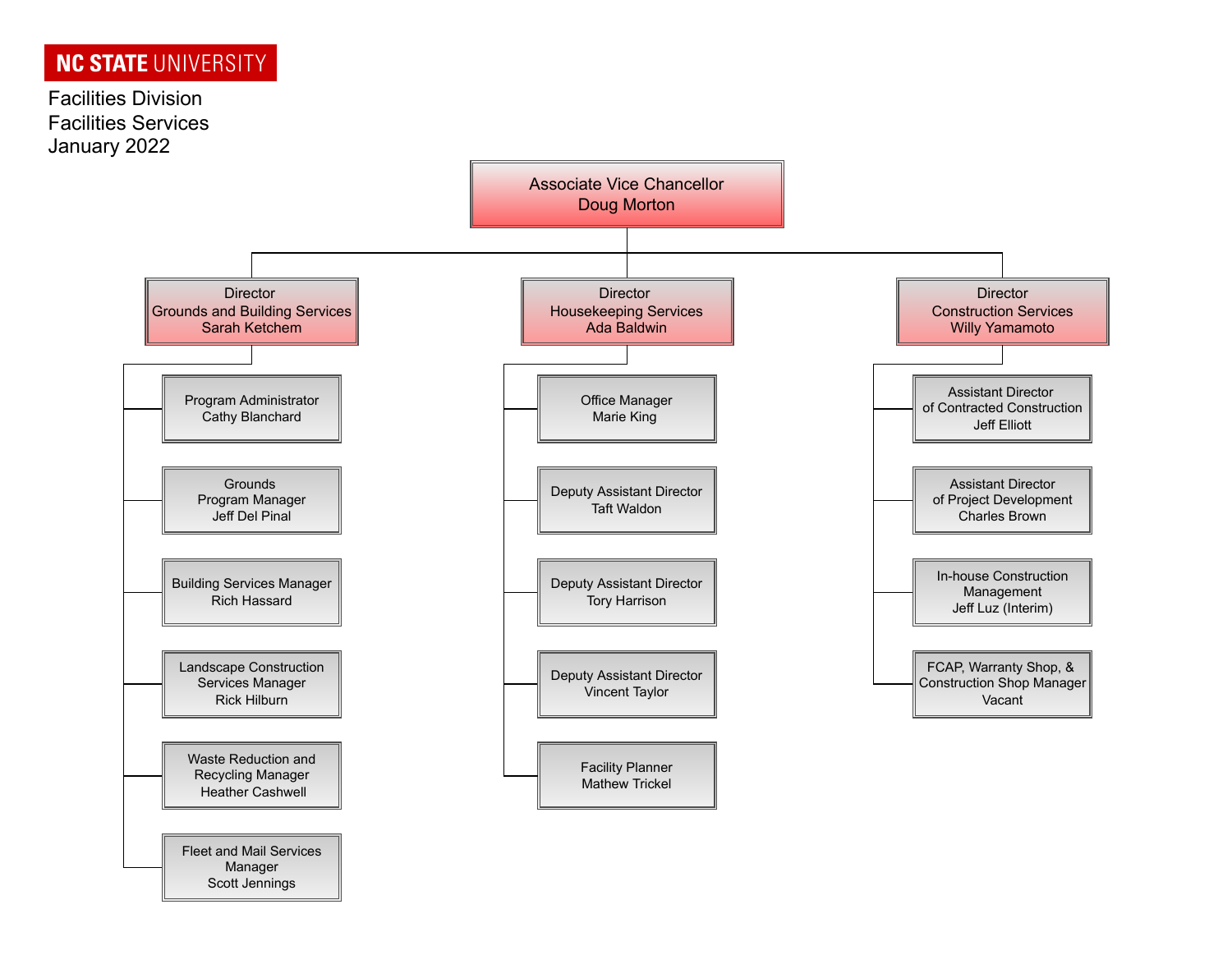

Vacant

**Equipment Services** Supervisor Herbert Headen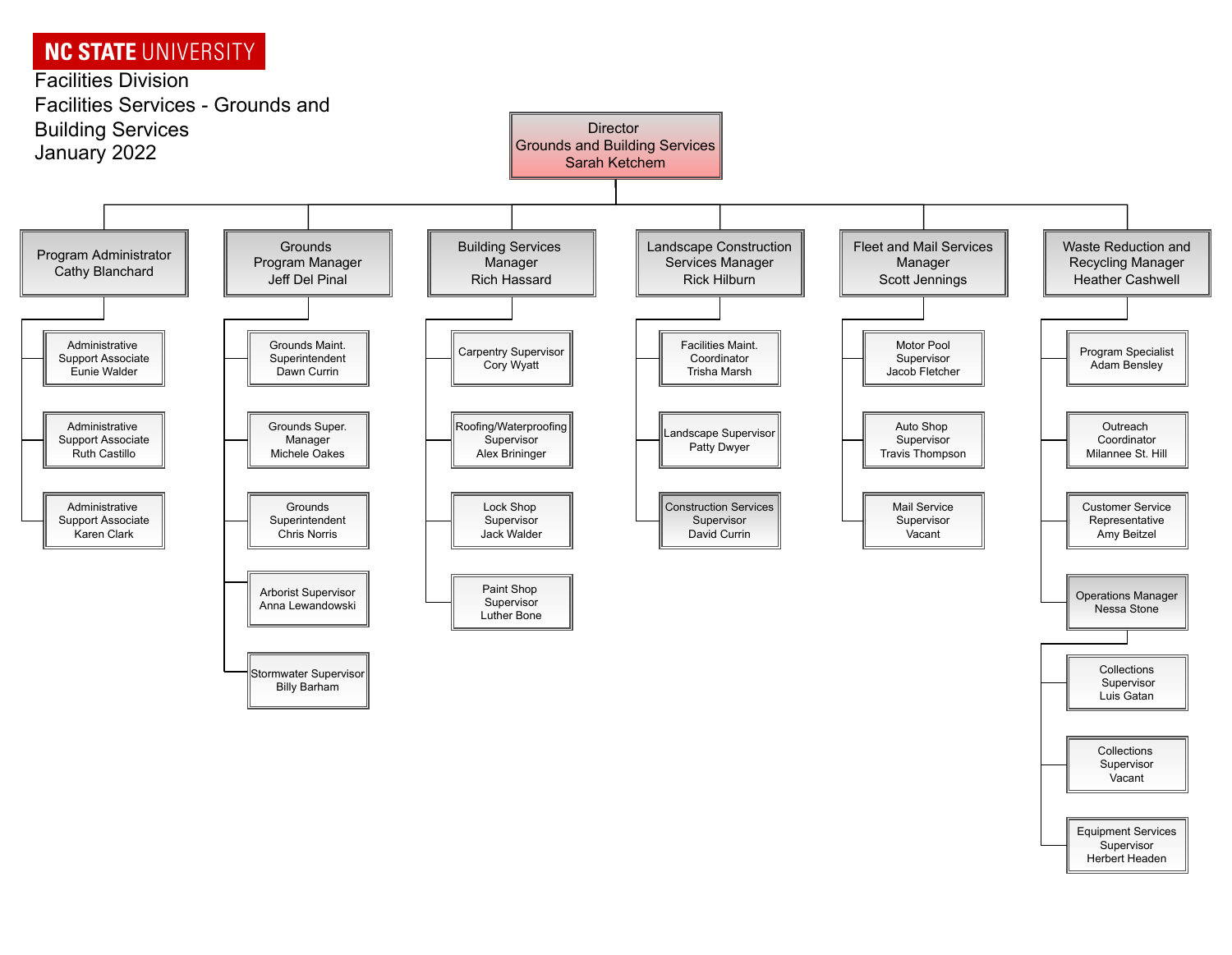